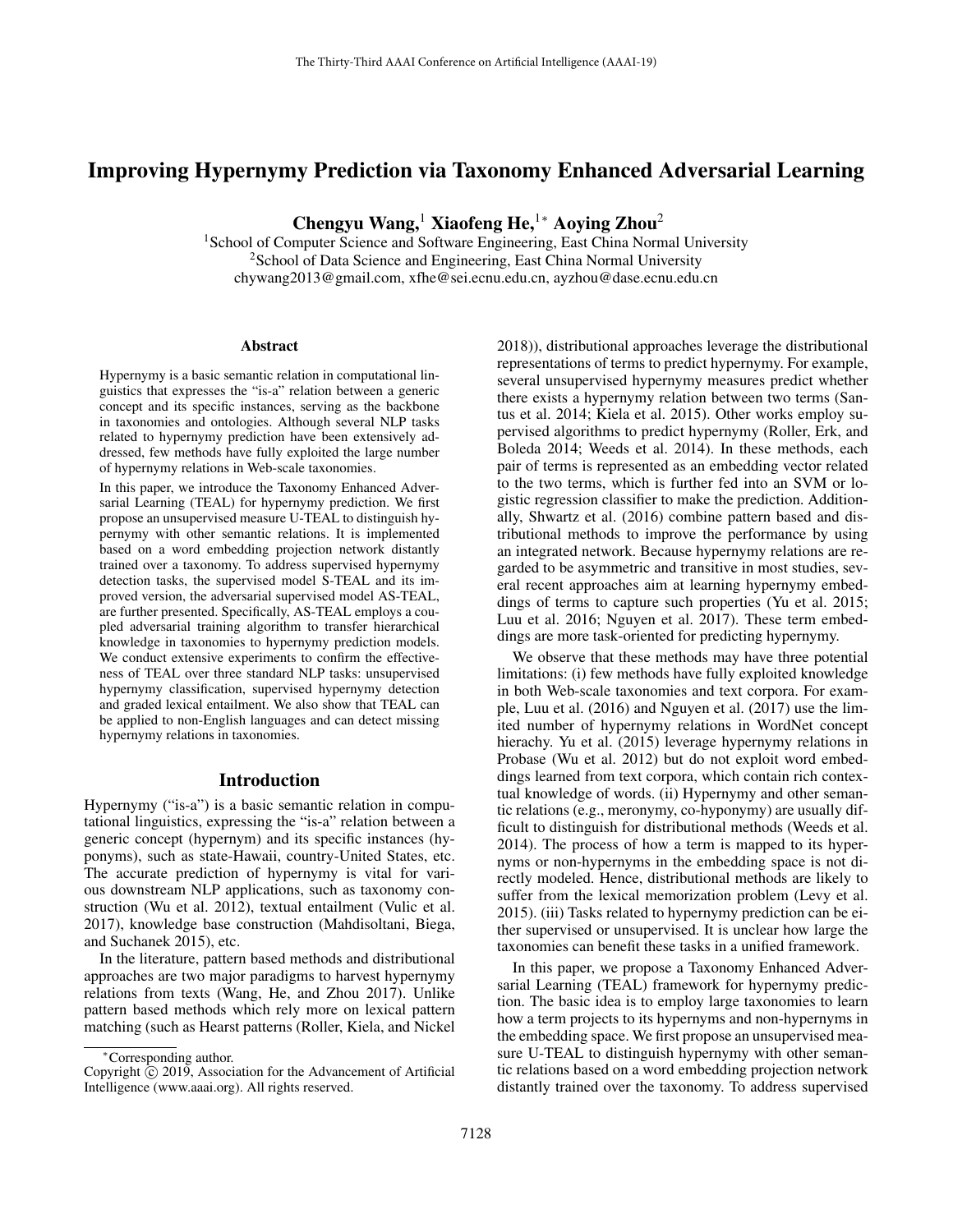hypernymy detection tasks, the supervised model S-TEAL is presented, which leverages word embeddings trained from Web corpus and human-labeled hypernymy training sets. Because adversarial training is beneficial for feature imitation by imposing implicit regularization, we further propose a coupled adversarial training algorithm AS-TEAL to transfer hierarchical knowledge in taxonomies to hypernymy prediction models. It employs two adversarial classifiers to enable an imitation scheme through competition between the S-TEAL model and a knowledge-rich taxonomy enhanced projection network, further increasing the performance.

In experiments, we take Microsoft Concept Graph as the taxonomy and evaluate TEAL over three standard NLP tasks: unsupervised hypernymy classification (Kiela et al. 2015), supervised hypernymy detection (Luu et al. 2016) and graded lexical entailment (Vulic et al. 2017). Because large taxonomies may not be available for lower-resourced languages, we also show how TEAL can be applied to non-English languages with no large taxonomies available. Additionally, we develop an application to detect missing hypernymy relations in the Microsoft Concept Graph.

#### Related Work

In this section, we summarize the related work in two major aspects: hypernymy prediction and how adversarial learning can benefit related tasks.

Hypernymy prediction. To discriminate hypernymy relations from other semantic relations (e.g., co-hyponymy, meronymy, synonymy), both unsupervised and supervised hypernymy detection tasks have been proposed by the NLP community. Methods to address the tasks can be divided into two categories: unsupervised and supervised.

Unsupervised approaches are based on hypernymy measures, which model the degree of the existence of hypernymy within a term pair. In the literature, typical measures are designed based on the distributional inclusion hypothesis (Zhitomirsky-Geffet and Dagan 2009; Lenci and Benotto 2012). Recently, this hypothesis has been refined by the distributional informativeness hypothesis (Santus et al. 2014) and the selective distributional inclusion hypothesis (Roller, Erk, and Boleda 2014). Santus et al. (2017) present an comprehensive overview of a large number of unsupervised measures to rank hypernymy relations. It shows that no unsupervised measure consistently performs better than others when discriminating hypernymy from other semantic relations.

Supervised approaches are mostly based on relation classification paradigms. In these methods, each term pair is represented as an embedding vector w.r.t. the two terms. The representation methods of terms include vector concatenation (Baroni et al. 2012), vector offset (Weeds et al. 2014), the asymmetric model (Roller, Erk, and Boleda 2014), etc. Additionally, Shwartz et al. (2016) combine pattern based and distributional models to improve the performance by neural networks. A criticism of these methods comes from Levy et al. (2015). Their experiments show that supervised methods tend to learn the existence of prototypical hypernyms rather than the actual relations between the two terms. Readers can also refer to a recent survey for detailed discussion (Wang, He, and Zhou 2017).

To overcome the prototypical hypernym problem (Levy et al. 2015), projection based approaches are proposed to learn how the representation of a term is mapped to that of its hypernym in the embedding space. The piecewise linear projection model (Fu et al. 2014) is a pioneer work in this field. This model is improved by Wang et al. (2016) by leveraging an iterative learning strategy and pattern-based validation techniques. The representations of hypernymy and nonhypernymy can be learned jointly by transductive learning, as shown in (Wang et al. 2017). By learning the representations of both hypernymy and non-hypernymy relations, it is easier to train a binary classification model to decide whether a term pair is hypernymy or non-hypernymy.

Another research direction is hypernymy embedding learning. Yu et al. (2015) introduce a supervised model to learn term embeddings for hypernymy identification. Luu et al. (2016) propose a dynamic weighting neural network based on Wikipedia data. OrderEmb (Vendrov et al. 2015) models the partial ordering of terms in the hierarchy of hypernymy in WordNet. More recently, HyperVec (Nguyen et al. 2017) is proposed, which is suitable for discriminating hypernymy from other relations and distinguishing hypernyms and hyponyms in a hypernymy pair.

Adversarial training. Adversarial learning is frequently applied in image generation (Goodfellow et al. 2014), sequence modeling (Yan et al. 2018; Xiao et al. 2018), etc. In NLP, adversarial learning makes less progress. Recently, several researchers aim at generating texts by neural networks, e.g., SeqGAN (Yu et al. 2017). However, these approaches can not be applied to our task because the goal is to predict relations between words, instead of sequence generation. Some other works employ adversarial training in a multitask learning framework to improve the performance of NLP tasks, such as text classification (Liu, Qiu, and Huang 2017), bilingual lexicon induction (Zhang et al. 2017), etc. In our work, we employ adversarial learning in a multitask learning objective using both training sets and existing taxonomies. The knowledge in both sources can be automatically fused, without defining explicit fusion functions.

## The TEAL Framework

In this section, we present three models of the TEAL framework (i.e., U-TEAL, S-TEAL and AS-TEAL) in detail. The high-level neural architectures are illustrated in Figure 1.

#### U-TEAL: Unsupervised Hypernymy Measure

To handle the unsupervised hypernymy classification task, we present an unsupervised measure based on a large taxonomy. We briefly introduce some basic notations as follows:

Let  $(x, y)$  be a pair of two terms.  $\vec{x}$  and  $\vec{y}$  are corresponding word embeddings trained using any neural language models such as Word2Vec (Mikolov et al. 2013), Glove (Pennington, Socher, and Manning 2014), etc. U-TEAL explicitly models the process of how a term is mapped to its hypernyms and non-hypernyms in the embedding space. The input of U-TEAL is two automatically constructed training sets. Let  $T^{(+)}$  be the collection of direct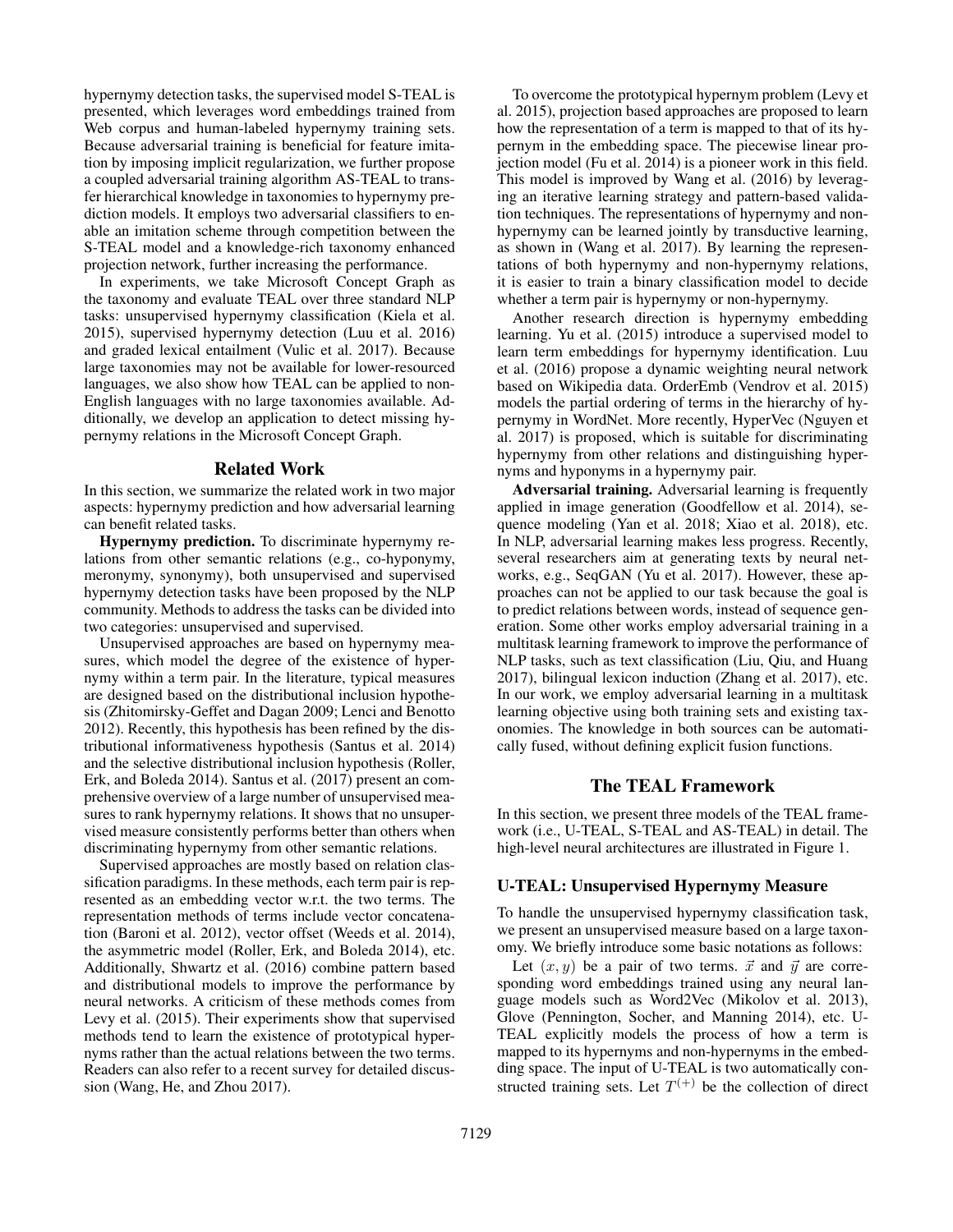

Figure 1: High-level neural architectures of three models of the TEAL framework.

hypernymy relations derived from a taxonomy<sup>1</sup>. For nonhyerpnymy relations  $T^{(-)}$ , the generation process can be divided into two cases:

- 1. Use reverse hyeprnymy pairs for predicting the directionality of hyermymy, i.e.,  $T^{(-)} = \{(y, x) | (x, y) \in T^{(+)}\};$
- 2. Use a mixture of reverse hyeprnymy pairs, randomly matched term pairs and co-hyponymy pairs for distinguishing hypernymy with other semantic relations.

Denote  $\theta_T^{(+)}$  $\theta_T^{(+)}$  and  $\theta_T^{(-)}$  $T^{(-)}$  as two sets of projection parameters.  $J(\vec{x}; \theta^{(+)}_T)$  $\binom{(+)}{T}$  and  $J(\vec{x}; \theta_T^{(-)})$  $T(T^{(+)})$  are the estimated embedding vectors of  $x$ 's hypernym and non-hypernym, predicted by non-linear neural projection models. The input is the term embedding  $\vec{x}$ . The loss function  $\mathcal{L}_T$  is defined as follows:<sup>2</sup>

$$
\mathcal{L}_T = \mathbb{E}_{(x,y) \sim T^{(+)}} \| J(\vec{x};\theta_T^{(+)}) - \vec{y} \|^2 + \mathbb{E}_{(x,y) \sim T^{(-)}} \| J(\vec{x};\theta_T^{(-)}) - \vec{y} \|^2
$$

<sup>1</sup>We regard  $(x, y) \in T^{(+)}$  if there is a direct link between x and  $y$  in the taxonomy. Relations generated based the transitive property of hypernymy are not considered because such property does not necessarily hold for Web-scale lexical taxonomies (Liang et al. 2017b). Strictly speaking, this method should be referred as "weakly supervised model" because taxonomic data are used to train neural networks. However, we do not use any data to learn hypernymy measures. According to Nguyen et al. (2017), this kind of method can be referred as "unsupervised". In this work, we use the two expressions interchangeably.

 $2$ For simplicity, we omit all parameter regularization terms in loss functions derived in this paper.

Recently, parameter sharing techniques have been proved effective for multitask learning in distributional semantic (Pham, Lazaridou, and Baroni 2015). Hence, for a term  $x$ , we first learn a shared representation and project it to the embeddings of its hypernyms and non-hypernyms separately. We thereby replace  $\mathcal{L}_T$  with Eq. (1):

$$
\mathcal{L}_T = \mathbb{E}_{(x,y)\sim T^{(+)}} \|H(\vec{x}; \theta_T^{(+)}, \theta_T^{(S)}) - \vec{y}\|^2 \n+ \mathbb{E}_{(x,y)\sim T^{(-)}} \|H(\vec{x}; \theta_T^{(-)}, \theta_T^{(S)}) - \vec{y}\|^2
$$
\n(1)

where  $\theta_T^{(S)}$  $T^{(3)}$  is the set of sharing projection parameters.  $H(\vec{x}; \theta_T^{(+)})$  $T^{(+)}$ ,  $\theta_T^{(S)}$ ) and  $H(\vec{x}; \theta_T^{(-)})$  $T^{(-)}, \theta_T^{(S)}$  are projection results with parameter sharing, similar to  $J(\vec{x}; \theta_{T}^{(+)})$  $\binom{(+)}{T}$  and  $J(\vec{x};\theta^{(-)}_T)$  $T^{(-)}$ ). The neural network architecture is shown in Figure  $1(a)$ . A term x is mapped to its word embeddings first and passes through an arbitrary number of hidden layers with parameters as  $\theta_T^{(S)}$  $T^{(3)}$ . After that, the network is separated into two parts: the hypernym and non-hypernym projection networks, with parameters  $\theta_T^{(+)}$  $\theta_T^{(+)}$  and  $\theta_T^{(-)}$  $T^{(-)}$ , respectively. Finally, U-TEAL generates the embeddings of  $x$ 's hypernym  $H(\vec{x};\theta^{(+)}_T$  $T^{(+)}_{T}$ ,  $\theta_{T}^{(S)}$ ) and non-hypernym  $H(\vec{x}; \theta_{T}^{(-)})$  $_{T}^{(-)},\theta_{T}^{(S)})^{3}.$ 

After the model is trained, inspired by Wang et al. (2017), we employ an unsupervised hypernymy measure  $s(x, y) \in$  $(-1, 1)$  to calculate the degree of hypernymy for a previously unseen term pair  $(x, y)$ :

$$
s(x,y) = \tanh(\|H(\vec{x}; \theta_T^{(-)}, \theta_T^{(S)}) - \vec{y}\| - \|H(\vec{x}; \theta_T^{(+)}, \theta_T^{(S)}) - \vec{y}\|)
$$
\n(2)

where a larger value of  $s(x, y)$  indicates a higher probability of hypernymy. The nature of tanh in Eq. (2) makes U-TEAL suitable for solving not only the hypernymy classification task but also the graded lexical entailment task (Vulic et al. 2017). This issue will be further discussed in the experiments. Additionally, this method does not require a precise projection of hypernymy relations. It compares whether a term pair is more similar to known hypernymy or nonhypernymy relations. Hence, it is more error-tolerant than existing projection-based approaches.

## S-TEAL: Supervised Hypernymy Model

Given positive and negative collections of term pairs  $D^{(+)}$ and  $D^{(-)}$  as training sets, U-TEAL can be slightly adapted to accommodate the supervised hypernymy detection task. The model is denoted as S-TEAL, with the neural architecture shown in Figure 1.

The loss function of S-TEAL is very similar to that of U-TEAL, only with datasets changed. It is defined as follows:

$$
\mathcal{L}_D = \mathbb{E}_{(x,y)\sim D^{(+)}} ||H(\vec{x}; \theta_D^{(+)}, \theta_D^{(S)}) - \vec{y}||^2 \n+ \mathbb{E}_{(x,y)\sim D^{(-)}} ||H(\vec{x}; \theta_D^{(-)}, \theta_D^{(S)}) - \vec{y}||^2
$$
\n(3)

 $3B$  Because a term x may have multiple hypernyms and nonhypernyms,  $H(\vec{x}; \theta_T^{(+)}, \theta_T^{(S)})$  and  $H(\vec{x}; \theta_T^{(-)}, \theta_T^{(S)})$  can be regarded as the "centroids" of  $x$ 's hypernyms and non-hypernyms.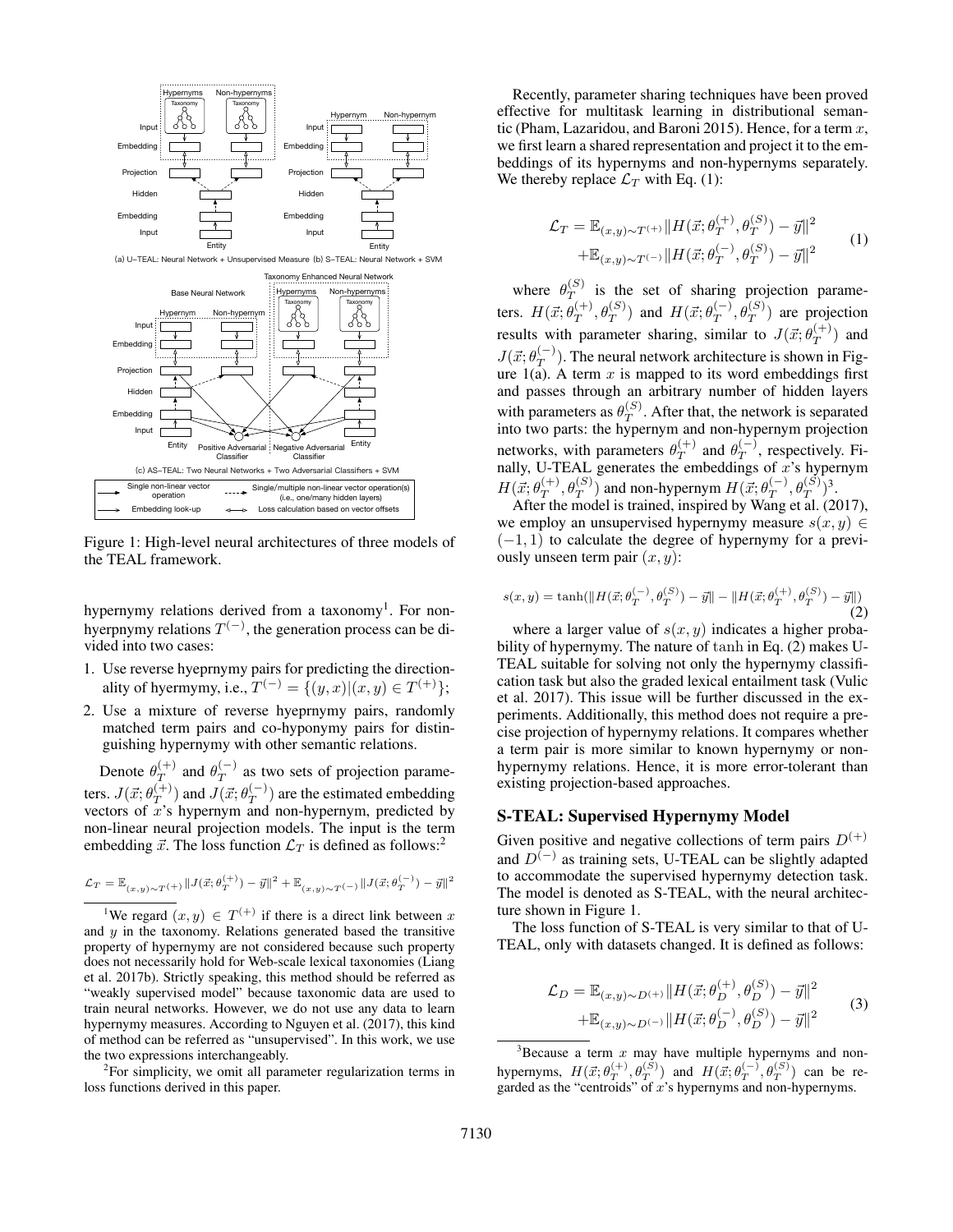After minimizing Eq. (3), a binary classifier is trained over  $D^{(+)}$  and  $D^{(-)}$ . In S-TEAL, we fully utilize the neural projection results  $H(\vec{x}; \theta_D^{(+)}, \theta_D^{(S)})$  and  $H(\vec{x}; \theta_D^{(-)}, \theta_D^{(S)})$ as partial representations for a term pair  $(x, y)$ . The features used for classification include  $\vec{x} - \vec{y}$ ,  $H(\vec{x}; \theta_D^{(+)}, \theta_D^{(S)}) - \vec{y}$ ,  $H(\vec{x}; \theta_D^{(-)}, \theta_D^{(S)}) - \vec{y}$  and the vector norms ( $l_1$  and  $l_2$  norms) of all three vectors. An SVM classifier is trained over  $D^{(+)}$ and  $D^{(-)}$  to predict hypernymy on test data.

In this work, we address the problem in Levy et al. (2015) by modeling projections explicitly. It should be noted that we only use binary classification models for S-TEAL. However, by replacing classifiers with regression models (e.g., linear regression, support vector regression), S-TEAL can be employed for tasks with real number outputs such as graded lexical entailment (Vulic et al. 2017).

## AS-TEAL: Adversarial Supervised Model

The adversarial supervised model AS-TEAL leverages both training sets and large taxonomies to improve supervised hypernymy detection. The model is illustrated in Figure 1(c). It is the combination of U-TEAL and S-TEAL neural networks with two additional adversarial classifiers.

The input of the positive adversarial loss classifier are two types of datasets  $D^{(+)}$  and  $T^{(+)}$ . The goal of this classifier is to distinguish the sources of hypernymy pairs (i.e., the training set or the taxonomy). It minimizes the log probability of incorrectly distinguishing the two types of hypernymy relations, defined as follows:

$$
\mathcal{L}_P = \mathbb{E}_{(x,y)\sim D^{(+)}} \log(1 - \delta(H(\vec{x}; \theta_D^{(+)}, \theta_D^{(S)}), \vec{x})) \n+ \mathbb{E}_{(x,y)\sim T^{(+)}} \log \delta(H(\vec{x}; \theta_T^{(+)}, \theta_T^{(S)}, \vec{x}))
$$
\n(4)

where  $\delta(\vec{y}, \vec{x}) = \frac{1}{1 + e^{-\vec{x} \oplus \vec{y}}}$  is a logistic regression classifier that uses the concatenation of term embeddings  $\vec{x}$  and  $\vec{y}$  as features. This model is also a variant of conditional generative adversarial networks (Denton, Gross, and Fergus 2016). It predicts hypernymy embeddings conditioned on input term embeddings. Similarly, the loss function of the negative adversarial classifier is as follows:

$$
\mathcal{L}_N = \mathbb{E}_{(x,y)\sim D^{(-)}} \log(1 - \delta(H(\vec{x}; \theta_D^{(-)}, \theta_D^{(S)}), \vec{x})) \n+ \mathbb{E}_{(x,y)\sim T^{(-)}} \log \delta(H(\vec{x}; \theta_T^{(-)}, \theta_T^{(S)}), \vec{x})
$$
\n(5)

In AS-TEAL, the loss function of the taxonomy enhanced neural network (refer to Figure  $1(c)$ ) is the same as that of U-SEAL, shown in Eq. (1). The base neural network minimizes projection errors using the same techniques of S-TEAL trained over training sets  $D^{(+)}$  and  $D^{(-)}$ . Meanwhile, it mimics the behavior of the taxonomy enhanced neural network by "fooling" the two adversarial classifiers. Take the positive adversarial classifier as an example. We require that the base neural network gradually learns from the hypernymy relations in  $T^{(+)}$  that are sufficiently similar to hypernymy relations in  $D^{(+)}$  only. This is because hypernymy relations in different domains may have different

semantics (Fu et al. 2014; Wang and He 2016). Learning too much from domain-irrelevant hypernymy in the taxonomy may lower the performance of the base neural network.

In this paper, we employ a semantic filtering technique to select a subset of hypernymy relations from  $T^{(+)}$  (denoted as  $\tilde{T}^{(+)}$  for adversarial training of the base neural network. The algorithm is summarized in Algorithm 1.

| Algorithm 1 Semantic Filtering Algorithm for AS-TEAL |  |  |  |  |  |  |
|------------------------------------------------------|--|--|--|--|--|--|
|                                                      |  |  |  |  |  |  |

1: Initialize  $\tilde{T}^{(+)} = \emptyset$ : 2: Apply K-means clustering to  $\{\vec{x} | (x, y) \in D^{(+)}\};$ 3: for each  $(x, y) \in T^{(+)}$  do 4: for each cluster centroid  $\vec{c}$  do 5: if  $\cos(\vec{x}, \vec{c}) > \gamma$  then 6: Add  $(x, y)$  to  $\tilde{T}^{(+)}$ ; 7: Break; 8: end if 9: end for 10: end for

A similar technique is applied to  $T^{(-)}$  to generate the domain-relevant non-hypernymy relations  $\tilde{T}^{(-)}$ . The loss function of the base neural network for AS-TEAL is derived below, with  $\lambda_1$  and  $\lambda_2$  as balancing parameters:

$$
\mathcal{L}_T^* = \mathcal{L}_T + \lambda_1 \mathbb{E}_{(x,y)\sim \tilde{T}^{(+)}} \log(1 - \delta(H(\vec{x}; \theta_T^{(+)}, \theta_T^{(S)}), \vec{x})) \n+ \lambda_2 \mathbb{E}_{(x,y)\sim \tilde{T}^{(-)}} \log(1 - \delta(H(\vec{x}; \theta_T^{(-)}, \theta_T^{(S)}), \vec{x}))
$$
\n(6)

## Algorithm 2 Adversarial Model for Hypernymy Prediction

- 1: Initialize  $\theta_T^{(+)}$  $\overset{(+)}{T}, \theta_{T}^{(-)}$  $T^{(-)}$  and  $\theta_T^{(S)}$  $T$  by minimizing Eq. (1);
- 2: Initialize  $\theta_D^{(+)}$ ,  $\theta_D^{(-)}$  and  $\theta_D^{(S)}$  by minimizing Eq. (3);
- 3: while not converge do
- 4: Train positive adversarial classifier by minimizing Eq. (4);
- 5: Train negative adversarial classifier by minimizing Eq. (5);
- 6: Train taxonomy enhanced network by minimizing Eq. (3);
- 7: Train basic network by minimizing Eq. (6);
- 8: end while

The training algorithm of the AS-TEAL model is presented in Algorithm 2. It iteratively minimizes the loss functions of the four models. After AS-TEAL is trained, we employ the SVM classifier (with the same features as those of S-TEAL) based on the base neural network to make the prediction for hypernymy relations.

#### Experiments

We conduct experiments to evaluate TEAL over five tasks or applications and compare it with state-of-the-art methods.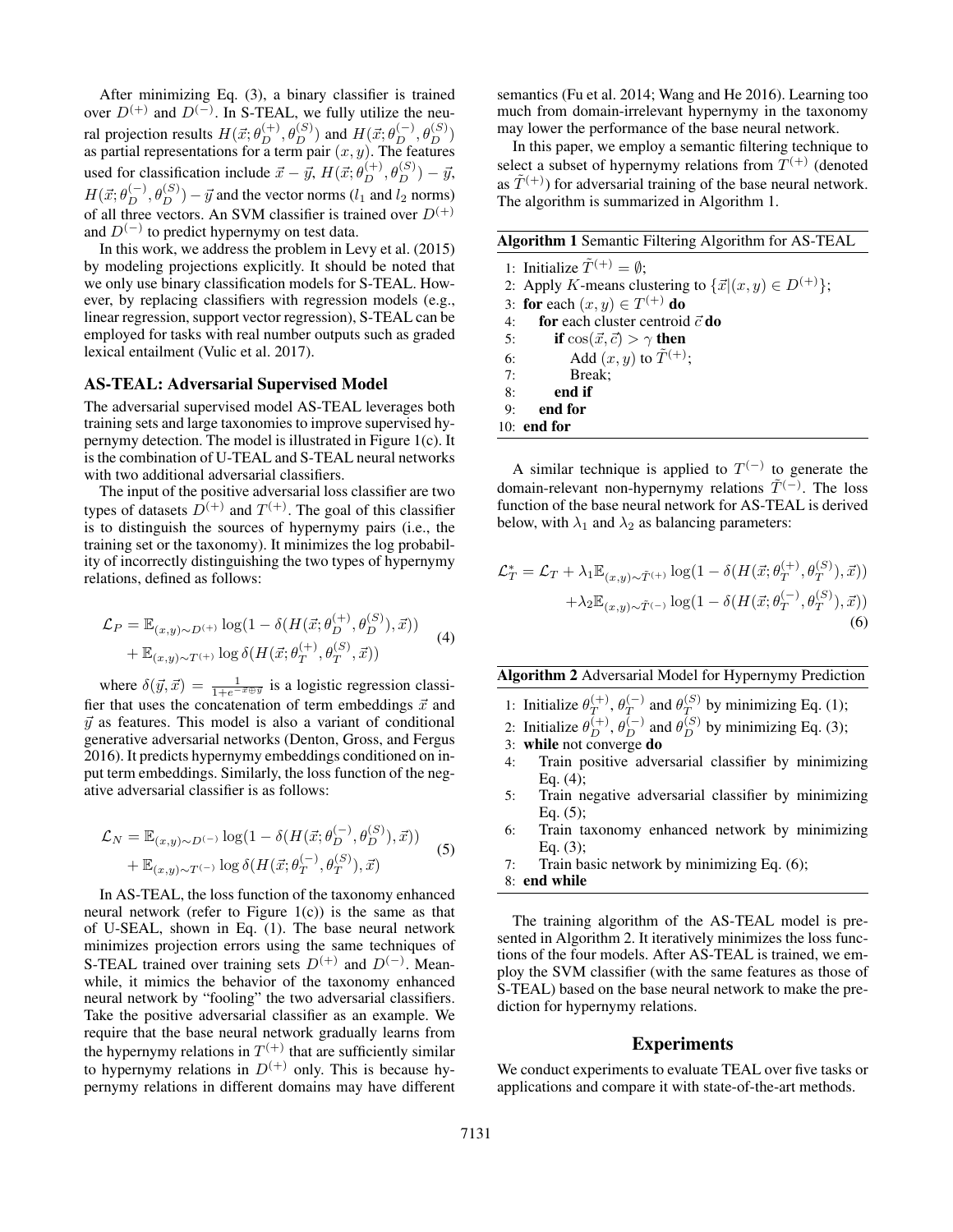## Knowledge Sources

The taxonomy we use is Microsoft Concept Graph<sup>4</sup>, a large public dataset generated from Probase (Wu et al. 2012). It contains 33,377,320 hypermymy relations, in the form of <hypernym, hyponym, count> triples where *count* is the number of extractions of the <hypernym, hyponym> relation from the Web corpus of Wu et al. (2012). Because the extracted relations are probabilistic and contain errors, we filter out relations appearing fewer than five times to guarantee high accuracy. Finally, we create a dataset consisting of 2,844,951 relations as the underlying taxonomy.

To show TEAL does not require the training of taskspecific word embeddings, we employ the Glovec model trained over the Wikipedia and Gigaword corpus (Pennington, Socher, and Manning 2014). The dimensionality of word embeddings is set to 100 in all the experiments.

#### Task 1: Unsupervised Hypernymy Classification

We first evaluate U-TEAL for unsupervised hypernymy classification. We follow the same evaluation protocol in Nguyen et al. (2017) based on subsets of BLESS (Baroni and Lenci 2012), This evaluation method is also applied in other recent works (e.g., Weeds et al. (2014), Kiela et al. (2015)).

The distant supervision dataset is constructed using a subset of the taxonomy related to 200 most frequent nouns in WordNet (see Weeds et al. (2014)) as the positive relation set, and the same size of the negative relation set. To avoid model overfitting, we delete pairs from distant supervision dataset that appear in the testing set. After that, we make the prediction over test sets using U-TEAL. For simplicity, we employ only one fully-connected 100 dimensional layer as the hidden layer, with hyperbolic tangent  $(tanh)$  as the activation function. The model parameters are learned using the Adam optimization algorithm (Kingma and Ba 2014) in 500 epochs. The batch size is set to 64.<sup>5</sup>

Hypernymy v.s. hyponymy. Following the experiments in Nguyen et al. (2017), we evaluate our unsupervised measure by predicting the directionality of the hypernymy relations over 1,337 hyponym-hypernym pairs of BLESS (Baroni and Lenci 2012). It is a binary classification task where a noun pair is supposed to be predicted as hypernymy or hyponymy<sup>6</sup>. For a pair  $(x, y)$ , we predict hypernymy if  $s(x, y) > 0$  and hyponymy otherwise. Hence, no validation set is needed and all the data can be used for testing.

The accuracy scores of prediction results of our method and previous state-of-the-art approaches are shown in Table 1. Our method is comparable to the strongest competitor (Roller, Kiela, and Nickel 2018) in terms of accuracy. We also plot the distributions of prediction scores for both hypernymy and hyponymy relations in Figure 2. Most prediction scores of hypernymy and hyponymy relations are in the range of  $(-0.9,-0.55)$  and  $(0.8,0.97)$ , respectively. Hence,

| Method               | <b>BLESS</b>      | <b>WBLESS</b> |
|----------------------|-------------------|---------------|
| Santus et al. (2014) | 0.87              |               |
| Weeds et al. (2014)  |                   | 0.75          |
| Kiela et al. (2015)  | 0.88              | 0.75          |
| Nguyen et al. (2017) | 0.92              | 0.87          |
| Roller et al. (2018) | 0.96              | 0.87          |
| <b>U-TEAL</b>        | $\overline{0.96}$ | 0.88          |

Table 1: Accuracy of U-TEAL and state-of-the art methods for unsupervised hypernymy classification.



Figure 2: The box-whisker plot of model prediction scores of hypernymy and hyponymy relation over BLESS dataset.

there is a very clear distinction of prediction scores between hypernymy and hyponymy.

Hypernymy v.s. other relations. We increase the difficulty of the evaluation tasks by distinguishing hypernymy with other semantic relations. The dataset we use is WB-LESS, which is a subset of the full BLESS dataset and constructed by Nguyen et al. (2017). It consists of two types of relations: hypermymy and others (including reversed hypernymy pairs, holonym-meronym pairs, co-hyponyms and randomly matched nouns)<sup>7</sup>. It consists of  $1,168$  BLESS word pairs. We learn a threshold  $\tau \in (-1, 1)$  over  $s(x, y)$ to distinguish the two type of relations using the same experimental settings as in the previous study (Nguyen et al. 2017) where there is a 98%:2% split between validation and test sets. Table 1 compares the accuracy of ours and previous approaches. As seen, the hypernymy relations can be separated from other relations by our method. We slightly improve Nguyen et al. (2017)'s and Roller et al. (2018)'s methods by 1% and outperform others by over 13%.

Study on neural network architectures. We further analyze how the change of neural network architectures can affect the performance. Take the dataset BLESS as an example. Figure 3 illustrates the prediction accuracy when the number of hidden layers and hidden units varies. To reduce the randomness of model training, we train each model five times and report the average performance. As shown, our method has a relatively high and stable performance when the neural network is not overly deep (with the number of hidden layers  $<$  4) and has the number of hidden units equal to or slightly larger than word embedding dimensionality.

<sup>4</sup> https://concept.research.microsoft.com/

<sup>5</sup>Unless otherwise stated, we use the same architecture and the optimization algorithm in other experiments.

<sup>&</sup>lt;sup>6</sup>For a pair  $(x, y)$ , if x is a y, this relation is hypernymy. If y is a x, this relation is hyponymy.

 $7$ We do not evaluate our method over a third dataset introduced by Nguyen et al. (2017) (i.e., BIBLESS) because it is for multiway classification evaluation but our method projects word embeddings in two directions. We will extend our work to classify multiple semantic relations in the future.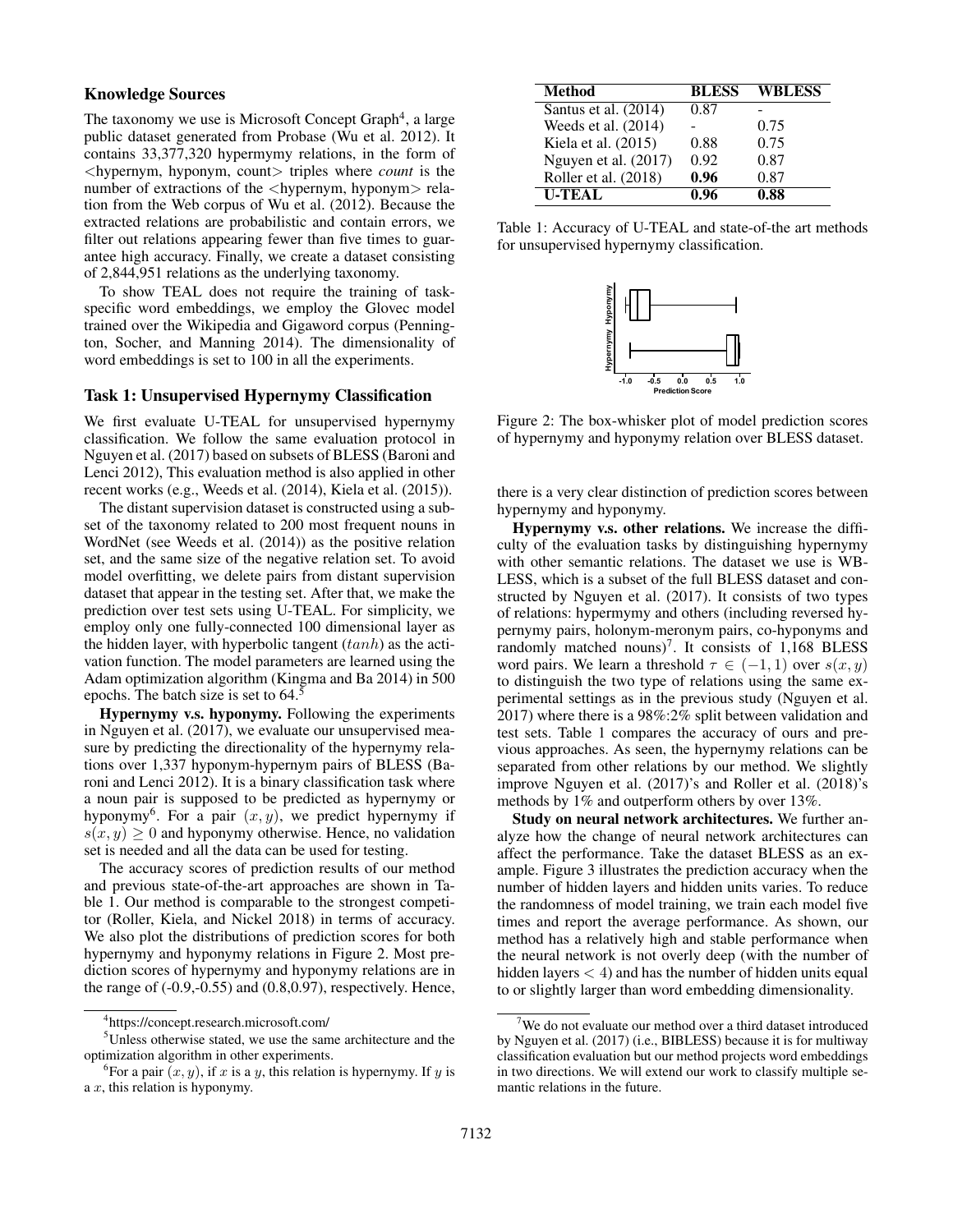

Figure 3: Change of performance in term of accuracy when the neural network architecture varies over BLESS dataset.

#### Task 2: Supervised Hypernymy Detection

In this task, we evaluate S-TEAL and investigate whether AS-TEAL can improve hypernymy detection performance.

General domain. For the task of supervised hypernymy detection, we utilize two public general-domain datasets: the full BLESS dataset (Baroni and Lenci 2012) and EN-TAILMENT (Baroni et al. 2012). For evaluation, we follow the same "leave-one-out" procedure as (Yu et al. 2015; Luu et al. 2016; Nguyen et al. 2017). For BLESS, we randomly select one noun for testing, and train projection and classification models on others. We also use the Microsoft Concept Graph knowledge in adversarial training. For EN-TAILMENT, we randomly select one hypernymy relation for testing and train on others. The average accuracy is reported as the evaluation metrics. The experimental results are listed in Table 2. The performance of S-TEAL is generally comparable to state-of-the-art (Nguyen et al. 2017). The accuracy over BLESS is higher than that of ENTAILMENT due to the relatively large dataset size. For AS-TEAL, we set  $\lambda_1 = \lambda_2 = 0.01$ ,  $K = 10$  and  $\tau = 0.8$ . The accuracy is further boosted by 1% and 4%, respectively. Hence, the general-domain taxonomic knowledge in Microsoft Concept Graph can be encoded.

Specific domains. We further evaluate our method using three domain-specific taxonomies: ANIMAL, PLANT and VEHICLE (Velardi, Faralli, and Navigli 2013). The respective three evaluation datasets are constructed by extracting all possible taxonomic relations from taxonomies as possible samples and randomly pairing two terms as negative examples. Refer to the details of the dataset construction process and evaluation protocols in Tuan et al. (2016).

From the experimental results in Table 3, it can be concluded that the proposed approach has good performance for hypernymy detection in specific domains. Specifically, S-TEAL outperforms state-of-the-art over two datasets (PLANT and VEHICLE) and has the same performance over the other one (ANIMAL). Another interesting observation is that methods that use general corpora to training word embeddings (i.e., Mikolov et al. (2013) and Tuan et al. (2016)) have relatively high performance than methods that only consider the taxonomy data (i.e., Yu et al. (2015)). This is because concepts in specific domains usually have low converge in the taxonomy used in Yu et al. (2015), leading to low prediction performance. AS-TEAL can leverage both word embeddings derived from a large corpus and existing taxonomies, beneficial for domain specific prediction.

| <b>Method</b>           | <b>BLESS</b> | <b>ENTAILMENT</b> |
|-------------------------|--------------|-------------------|
| Mikolov et al. $(2013)$ | 0.84         | 0.83              |
| Yu et al. (2015)        | 0.90         | 0.87              |
| Tuan et al. (2016)      | 0.93         | 0.91              |
| Nguyen et al. (2017)    | 0.94         | 0.91              |
| <b>S-TEAL</b>           | 0.95         | 0.87              |
| <b>AS-TEAL</b>          | 0.96         | 0.91              |

Table 2: Accuracy of supervised hypernymy detection over two general-domain datasets.

| Method                | ANIMAL. | <b>PLANT</b> | <b>VEHICLE</b> |
|-----------------------|---------|--------------|----------------|
| Yu et al. (2015)      | 0.67    | 0.65         | 0.70           |
| Mikolov et al. (2013) | 0.80    | 0.81         | 0.82           |
| Tuan et al. (2016)    | 0.89    | 0.92         | 0.89           |
| <b>S-TEAL</b>         | 0.89    | 0.93         | 0.91           |
| <b>AS-TEAL</b>        | 0.92    | 0.94         | 0.93           |

Table 3: Accuracy of supervised hypernymy detection over three domain-specific datasets.

## Task 3: Graded Lexical Entailment

While previous tasks treat hypernymy as binary relations, Vulic et al. (2017) have established the Graded Lexical Entailment (GLE) task, which regards the degree of hypernymy as a real number. For example, the HyperLex score between chemistry and science is 10.0, indicating a clear hypernymy relation. In contrast, the score between ear and head is 0.0.

U-TEAL is naturally suitable for addressing this task. In this experiment, we employ all hypernymy and reversehypernymy pairs in the taxonomy to train the projection model, excluding those in the test set. Because we mostly focus on noun-based hypernymy in this work, we compute the scores over all 2,163 HyperLex noun pairs (Vulic et al. 2017) in an unsupervised manner. Spearman's rank correlation coefficient  $(\rho)$  between prediction scores S and ground truth  $S$  is reported as the evaluation metric, computed as:  $\rho = \frac{\text{cov}(\text{rg}_{\tilde{S}},\text{rg}_{S})}{\sigma_{\text{eq}}/\sigma_{\text{eq}}}$  $\frac{\sqrt{v}(\text{rg}_{\tilde{S}}, \text{rg}_{S})}{\sigma_{\text{rg}_{\tilde{S}}}\sigma_{\text{rg}_{S}}}$  where  $\text{rg}_{S}$  is the rank variable of S.  $cov(rg_{\tilde{S}},rg_S)$  and  $\sigma_{rg_S}$  are the covariance and standard deviation of the rank variables. In Table 4, we present results of our method and top-performing methods in the benchmark (Vulic et al. 2017). It shows that U-TEAL outperforms all other baselines.

#### Language Extensibility: Study on Chinese Datasets

As illustrated previously, the performance of hypernymy prediction can be improved by integrating taxonomies. However, it should be noted that large taxonomies may be unavailable, especially for lower-resourced languages.

In this part, we conduct extensive experiments for Chinese hypernymy prediction without using any taxonomies. As studied in previous works (Fu et al. 2014; Wang et al. 2017), it is very challenging to capture the semantic relations between Chinese words by lexical patterns and distributional semantics. Here, we evaluate our model as binary classification: classifying a Chinese word pair as hypermymy or other relation. Two recent labeled datasets are employed for evaluation: FD (Fu et al. 2014) and BK (Wang et al. 2017).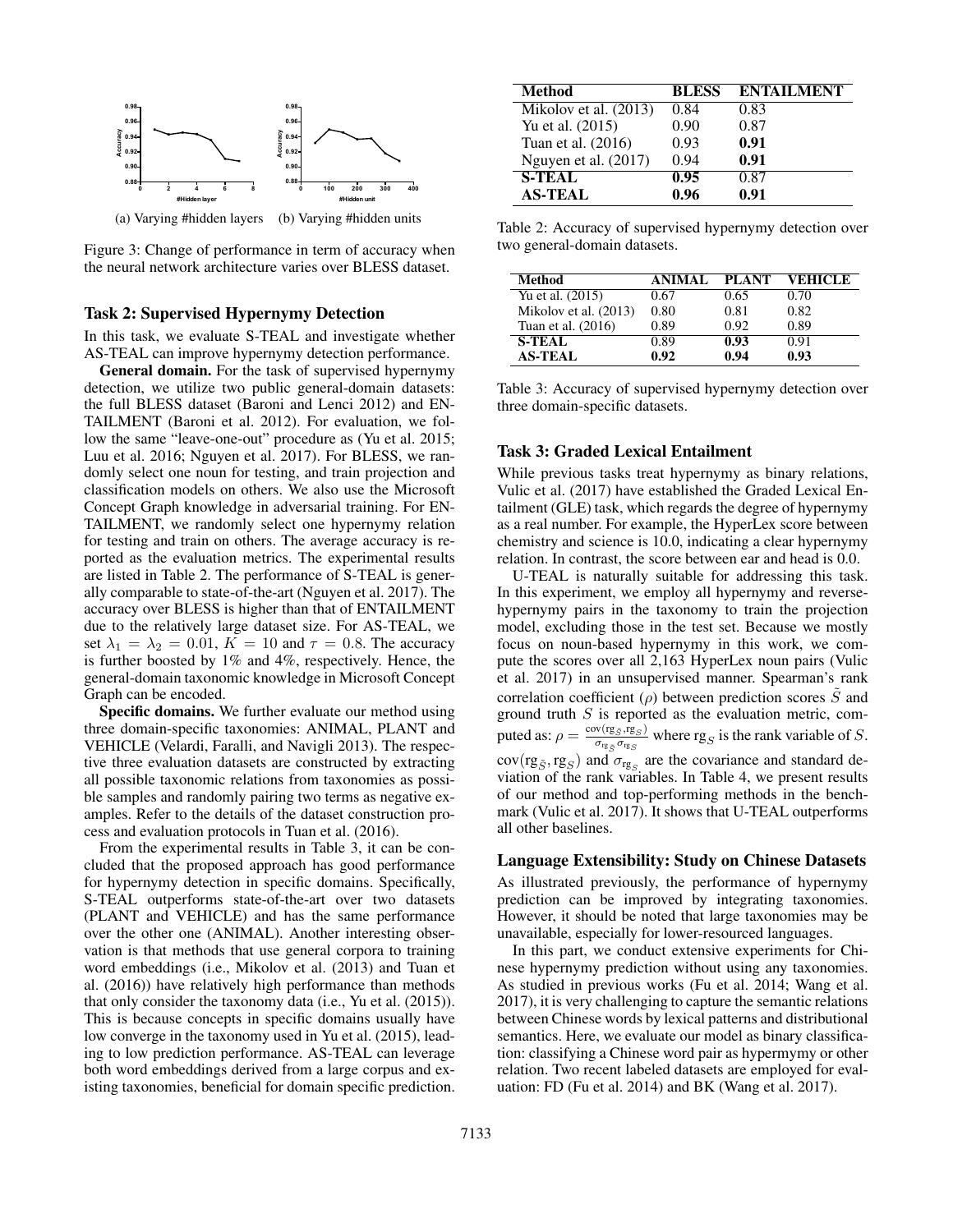| Model                         | IJ    |
|-------------------------------|-------|
| FR (Vulic et al. 2017)        | 0.283 |
| PARAGRAM (Mrksic et al. 2016) | 0.267 |
| SLQS (Santus et al. 2014)     | 0.228 |
| VIS (Kiela et al. 2015)       | 0.253 |
| <b>U-TEAL</b>                 | 0.463 |

Table 4: Results in the GLE task over all HyperLex noun pairs in terms of Spearman's rank correlation coefficient  $(\rho)$ .

| <b>Dataset</b>        |      | FD (Fu et al. 2014) |      |      |      | BK (Wang et al. 2017) |
|-----------------------|------|---------------------|------|------|------|-----------------------|
| Method                | Pre  | Rec                 | F1   | Pre  | Rec  | F1                    |
| Fu et al. (2014)      | 0.66 | 0.59                | 0.62 | 0.72 | 0.67 | 0.70                  |
| Mirza et al. $(2016)$ | 0.67 | 0.75                | 0.69 | 0.80 | 0.75 | 0.78                  |
| Wang and He $(2016)$  | 0.69 | 0.64                | 0.66 | 0.73 | 0.69 | 0.71                  |
| Wang et al. (2017)    | 0.72 | 0.70                | 0.71 | 0.83 | 0.80 | 0.82                  |
| <b>U-TEAL</b>         | 0.68 | 0.62                | 0.65 | 0.83 | 0.82 | 0.83                  |
| <b>S-TEAL</b>         | 0.69 | 0.68                | 0.69 | 0.78 | 0.86 | 0.83                  |

Table 5: Performance in terms of precision, recall and F1 on two datasets for Chinese hypernymy prediction.

For each dataset, we test two learning configurations: i) U-TEAL, which uses the training set to train the projection neural network and performs evaluation over the test spilt; and ii) S-TEAL, which uses the training set to train the projection neural network and the relation classifier and performs evaluation over the test spilt by the classifier. For fair comparison, we utilize the same training/testing splits and pre-trained word embeddings as in Wang et al. (2017).

Table 5 summarizes the results for Chinese hypernymy prediction. Performance of several state-of-the-art methods are also reported. The performance over BK is generally better than FD because the concept space of FD is larger, making FD a more challenging dataset. U-TEAL and S-TEAL perform slightly worse than the strongest baseline (Wang et al. 2017) over FD and perform better over BK. It shows that even without using taxonomies, our method is generally comparable to state-of-the-art. Therefore, TEAL can be extended to other languages without difficulty.

#### Application: Enriching Microsoft Concept Graph

We present a preliminary study on inferring new hypernymy relations for automatic taxonomy enrichment.

The implementation procedure is briefly introduced as follows. Denote  $D$  as the word pairs in Microsoft Concept Graph. Given each hypernymy pair  $(x, y) \in D$ , we retrieve all the semantically similar neighbors of x as  $N(x) =$  ${x'|\cos(\vec{x}', \vec{x}) > \alpha_1}$  where  $\alpha_1 > 0$  is a similarity threshold. We use all pairs in  $D$  to train the projection model, and predict there is a hypernymy relation between  $x'$  and  $y$  iff  $s(x', y) > \alpha_2$  where  $\alpha_2 \in (0, 1)$ . To ensure high accuracy of the newly detected hypernymy relations, we empirically fix  $\alpha_1 = \alpha_2 = 0.8$ .

In Table 6, we report the precision of new hypernymy relations w.r.t. ten concepts in Microsoft Concept Graph. For each concept, all its generated hyponyms are given to human annotators to label whether the corresponding hypernymy relation is correct or not. Our method is generally effective for predicting new hypernymy relations for existing

| Concept      | #Corr/#Tot | Pre  | Concept    | #Corr#Tot | Pre  |
|--------------|------------|------|------------|-----------|------|
| material     | 78/102     | 0.76 | goods      | 20/20     | 1.00 |
| person       | 17/19      | 0.89 | sector     | 18/20     | 0.90 |
| group        | 37/43      | 0.86 | component  | 76/80     | 0.95 |
| technology   | 12/14      | 0.86 | individual | 24/24     | 1.00 |
| provision    | 12/15      | 1.00 | location   | 8/9       | 0.89 |
| <b>Total</b> | 302/346    | 0.87 |            |           |      |

Table 6: Precision test of new hypernymy relations w.r.t. ten concepts in Microsoft Concept Graph. "#Corr" and "#Tot" refer to the numbers of extracted correct and all relations.

| Hypo.       | Hyper.    | Score | Hvpo.        | Hyper.      | Score |
|-------------|-----------|-------|--------------|-------------|-------|
| petrol      | provision | 0.908 | wildfires    | threat      | 0.845 |
| handicrafts | business  | 0.872 | steroids     | alternative | 0.813 |
| pantsuit    | product   | 0.870 | psychiatrist | profession  | 0.808 |
| hacteria    | measure   | 0.864 | tarragon     | food        | 0.808 |

Table 7: Examples of newly detected hypernymy relations, together with their scores. Errors are printed in bold.

taxonomies, with an average precision at 87%. Additionally, we present eight new hypernymy relations in Table 7 with the prediction scores. From the results, it can be observed that two types of errors occur. The first type stems from model prediction error. For example, the word "bacteria" is by no means a "measure". The second type is the incomplete extraction error, where the predicted hypernym is not semantically incomplete. For instance, "steroids" can be regarded as an "alternative" for treating severe pneumonia. But the relation between "steroids" and "alternative" alone should not be characterized as hypernymy.

In the literature, embedding-based (Ma et al. 2017) and data driven (Liang et al. 2017a) methods have been applied to inferring missing links. In the future, we aim at combining projection based models with traditional approaches to improve the coverage of existing taxonomies.

#### Conclusion

In this paper, we present the TEAL framework to address a series of hypernymy prediction tasks, in both supervised (S-TEAL) and unsupervised (U-TEAL) learning settings. An adversarial learning approach (AS-TEAL) is proposed to enhance the performance of projection learning by leveraging the knowledge in existing taxonomies. Experiments confirm the effectiveness of our method through three tasks. We also show that our method is capable of predicting hypernymy for other languages and predicting missing links in taxonomies.

Acknowledgements This work is partially supported by the National Key Research and Development Program of China under Grant No. 2016YFB1000904.

#### References

Baroni, M., and Lenci, A. 2012. How we blessed distributional semantic evaluation. In *GEMS*, 1–10.

Baroni, M.; Bernardi, R.; Do, N.; and Shan, C. 2012. Entailment above the word level in distributional semantics. In *EACL*, 23–32.

Denton, E. L.; Gross, S.; and Fergus, R. 2016. Semisupervised learning with context-conditional generative adversarial networks. *CoRR* abs/1611.06430.